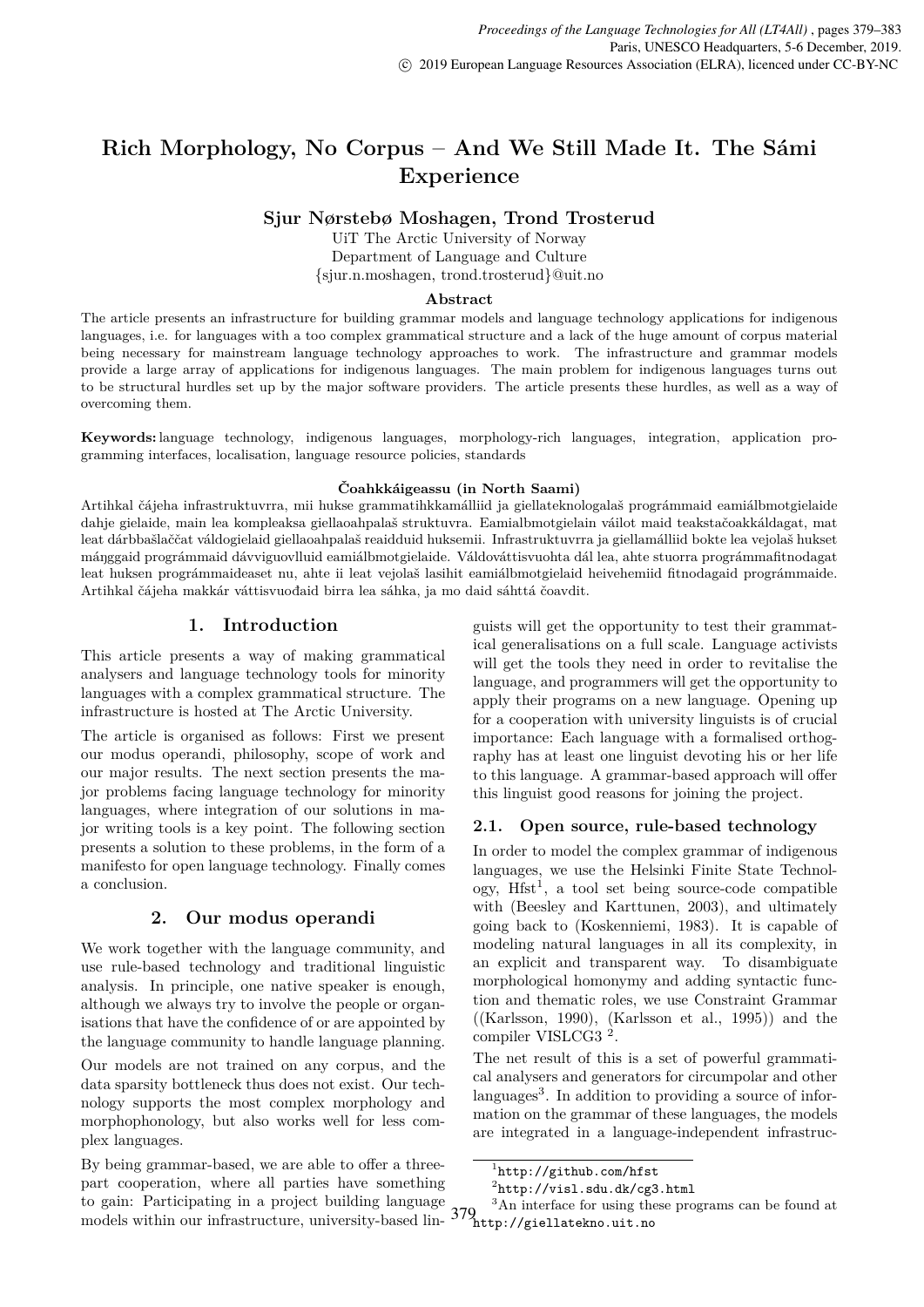ture ( (Moshagen et al., 2013)). By means of this infrastructure we are able to build a wide range of applications and tools. This includes a set of text proofing tools<sup>4</sup>, programs for language learning<sup>5</sup> and for machine translation<sup>6</sup>.

### **2.2. Mainly circumpolar languages**

We primarily work with Saami languages, but also with other Uralic languages, with Greenlandic and Faroese, and with First nation languages in Canada (see e.g. (Arppe et al., 2016). All but Faroese are known for very to extremely rich morphology.



Figure 1: Morphology-enabled dictionaries in the present infrastructure

### **2.3. Lots of tools**

Using these language models, we build spelling checkers, grammar checkers, mobile keyboards with spellers, rule-based machine translation, and offer analysed (i.e. machine-annotated) corpora<sup>7</sup>. We also make intelligent computer-assisted language Learning tools and dictionaries with grammars (cf. (Johnson et al., 2013), an overview of the languages is given in Figure 1).

Both the infrastructure, the linguistic resources, and most of the corpus texts are available as open source. Some corpus texts are not open, due to copyright issues, but single quotes are available via the corpus interface.

#### **3. So we made it - but still?**

As described above, we have developed a lot of tools, covering key areas for indigenous languages. Still, our tools are not for everyone, not because they are not

7 http://gtweb.uit.no/korp

available – all our tools are open source and free for everyone – but because the platforms and environments people are using are not open for all languages.

There are numerous examples of such hindrances, from the very low-level language codes to the highest level speech processing API's. The following are but a few of the issues we have met.

For example, our spelling checkers do not work in Chromebooks, and it is not possible to make our spellers work in Google Docs the same way as Google's own tools with red squiggles and right-click functionality. The same is true for MS Office 365. These are problems created by Google and Microsoft – we know that our spellers work, but we are not allowed to put them to use. There might not be an API for providing speller services (e.g. in Chrome OS), or Microsoft and Google have not made available systems for adding third-party spellers to their web-based Office suites.

Another example is combining diacritics in Unicode. These are often unreadable when used in indigenous languages, cf. Figure 2. The explanation is an example of colonial structures manifested in basic language technology: the Unicode consortium has established a principle that no new precomposed letters can be added to the standard, and that new base character + diacritic combinations should be handled by a dynamic composition mechanism – the diacritic is automatically placed on the base character in the optimal position.

Although this sounds like a nice way of keeping the size of Unicode within managable boundaries, in practice it does not work, and it hits indigenous and minority languages only. The problem is that the combining machinery varies by each implementor, giving inconsistent results. One can never trust that the visual appearance on one own's computer will be the same as on the reader's. And often the result is just gibberish.

| Kildin Sámi letters as they appear in some text engines:                                                                                                                                                                                                                                                                                                                                                                                             |
|------------------------------------------------------------------------------------------------------------------------------------------------------------------------------------------------------------------------------------------------------------------------------------------------------------------------------------------------------------------------------------------------------------------------------------------------------|
| O ō A ā E ē E ë E ë - Helvetica                                                                                                                                                                                                                                                                                                                                                                                                                      |
| $\overline{O}$ $\overline{O}$ $\overline{O}$ $\overline{A}$ $\overline{a}$ $\overline{E}$ $\overline{e}$ $\overline{E}$ $\overline{e}$ $\overline{E}$ $\overline{E}$ $\overline{e}$ $\overline{e}$ $\overline{e}$ $\overline{E}$ $\overline{E}$ $\overline{E}$ $\overline{E}$ $\overline{E}$ $\overline{E}$ $\overline{E}$ $\overline{E}$ $\overline{E}$ $\overline{E}$ $\overline{$                                                                 |
| $ \bar{O} \bar{o} \bar{A} \bar{a} \bar{E} \bar{e} \ddot{E} \ddot{e} \ddot{E} \ddot{e} \bar{E} \ddot{e}$ - Times New Roman                                                                                                                                                                                                                                                                                                                            |
| Kildin Sámi letters as they should appear:                                                                                                                                                                                                                                                                                                                                                                                                           |
| $\bar{\bm{\mathsf{O}}}$ $\bar{\bm{\mathsf{o}}}$ $\bar{\bm{\mathsf{A}}}$ $\bar{\bm{\mathsf{A}}}$ $\bar{\bm{\mathsf{E}}}$ $\bar{\bm{\mathsf{e}}}$ $\bar{\bm{\mathsf{E}}}$ $\bar{\bm{\mathsf{e}}}$ $\bar{\bm{\mathsf{E}}}$ $\bar{\bm{\mathsf{e}}}$ - Helvetica                                                                                                                                                                                          |
| $\overline{O}$ $\overline{O}$ $\overline{A}$ $\overline{A}$ $\overline{E}$ $\overline{E}$ $\overline{E}$ $\overline{E}$ $\overline{E}$ $\overline{E}$ $\overline{E}$ $\overline{E}$ $\overline{E}$ $\overline{E}$ $\overline{E}$ $\overline{E}$ $\overline{E}$ $\overline{E}$ $\overline{E}$ $\overline{E}$ $\overline{E}$ $\overline{E}$ $\overline{E}$ $\overline{E}$ $\overline{$                                                                 |
| $\overline{O} \overline{O} \overline{O} \overline{O} \overline{O}$ $\overline{O}$ a $\overline{E} \overline{O} \overline{O} \overline{O}$ is $\overline{E} \overline{O} \overline{O} \overline{O}$ is $\overline{E} \overline{O} \overline{O} \overline{O} \overline{O}$ is $\overline{E} \overline{O} \overline{O} \overline{O} \overline{O} \overline{O} \overline{O} \overline{O}$ is $\overline{E} \overline{O} \overline{O} \overline{O} \over$ |

Figure 2: How dynamic diacritics often render in popular text engines (top). Correct rendering below.

Why is it only hitting minority and indigenous languages? Because all majority languages are covered by the existing precomposed letters, so none of the developers really get to see the problems in daily use. It is clearly so, since the bugs illustrated above have been consistent and persistent for at least 10 years.

380 While it is easy to criticise the makers of the text ren-

<sup>4</sup>Cf. Divvun, http://github.com/divvun, see also (Antonsen, 2012), (Wiechetek et al., 2019)

 $5$ http://oahpa.no

 ${}^{6}$ For machine translation we use the Apertium formalism (http://github.com/apertium), cf. (Antonsen et al., 2017) for a presentation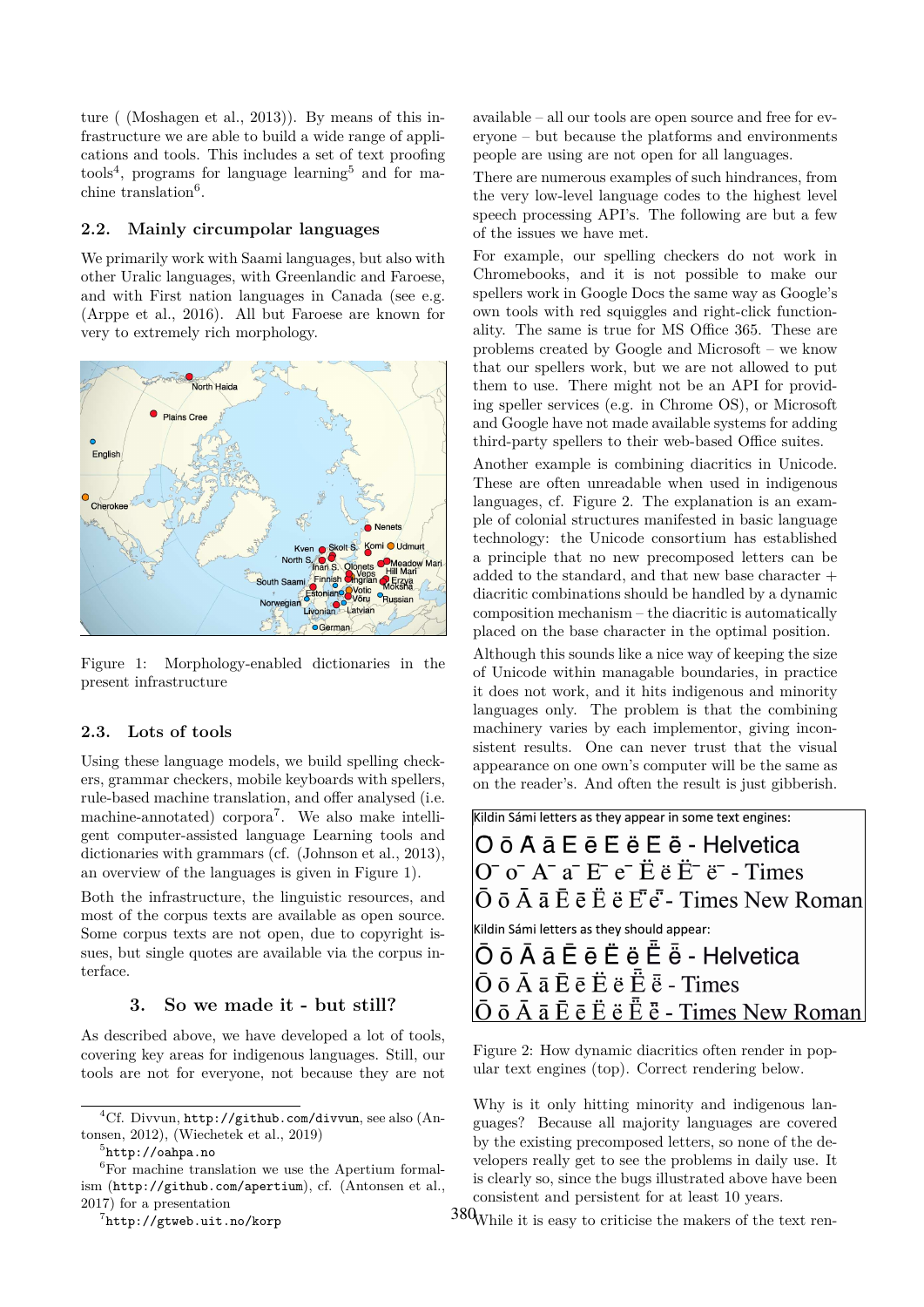dering engines, one could as well blame the Unicode standard for the situation. Why should new precomposed letters be banned from the standard? Space is cheap nowadays, and adding some extra letters based on existing symbols to a font should also be quite cheap. One could assume that in high-quality, broadcoverage fonts the issue would then be resolved. One could still keep the present, dynanmic composition as a fall-back for less developed fonts, and there will still be cases where dynamic compounding is an acceptable solution. Seen from the perspective of minority languages, whether the issue is solved by better font rendering or by extending the characters repertoire of Unicode is not important. The point is that it should be solved, and not be kept in a situation where neither solution works.

Dictionaries and easy access to definitions, translations and usage examples are very important to minority and indigenous language communities, much more so than for majority languages. And the ability to look up a word in text and immediately get an explanation and translation is crucial in language revitalisation, all the while these languages typically have complex inflections making a direct lookup based on the word form often challenging.

Many operating systems, both desktop and mobile, do have such functionality built-in. Unfortunately it is often either locked down, or of very limited use because there is no way to provide morphological analysis and disambiguation of the input text. So while there is plenty of support for English speakers wanting to learn or needing help in understanding German on e.g. iOS, there is no way the same service can be provided to indigenous and minority languages. It *is* possible to provide *similar* functionality via other means, but that includes extra steps for the users, steps that in practice is a blocker for actual use. Why can't there be a dictionary lookup API available to anyone and with hooks for morphological analysis, providing user services the same way as Apple's own licensed content? Why does third party content have to be treated like third class citizens?

guages, and often they can't be localised even if one  $38\text{ m}$  need to be involved at all. There are a number of settings in which it is desirable to have localised software, including whole operating systems. But most software is not easily localisable, or independently localisable at all. And if it is, it is usually a non-trivial task to distribute the localisation to the users. And if you are able to overcome all these hurdles, you will eventually find that your language is not listed in the language preferences of your operating system, so that the localisation is either unavailable, or the localised software has to resort to special settings to make it available. On top of that the localisation process varies by software and operating system, and is very time consuming despite software text strings usually following a simpler syntax and a lot of repetition. The end result is that most software and operating systems are not localised beyond the dominating lan-

wants to.

Speech technology is one of the hotspots of language technology these days, and there are academic papers on how speech technology can help overcome the digital divide for indigenous languages by just skipping the written mode, cf. (Palkar et al., 2012). The problem is just that – even if you succeed in building that fantastic speech recognition  $+$  machine translation system  $$ you can't make it work where the users are. That is, you can't add your own voice to the Android phones used by the language community, and chances are that the language as such is not even recognised by the operating system. And the speech technology API's are most likely closed behind an unfriendly license, or not available at all.

These are just some examples of issues meeting indigenous and minority langauge communities. The language technology groups at UiT are just two of many working to improve the situation for these language communities, but due to the issues mentioned above, *we just can't provide the tools and services our users want!*

To be clear, issues like the above are *not* restricted to the software providers mentioned, the providers are just examples. The problems are found everywhere in the software industry, including in major open-source projects.

# **4. Solution: A Manifesto for Open Language Technology**

To solve the issues discussed in the previous section, we propose a set of simple software development principles, dubbed a *Manifesto for Open Language Technology*. The four principles are:

- **Open localisation:** all software should be localisable independently of the producer of the software
- **Open interfaces:** all language-related programming interfaces should be open by default
- **Open resources:** all language resources should be open and accessible for everyone, given the permission of the language community
- **Accessible standards:** language-related international standards should be respected, fully implemented and implementations should be regularly updated

We'll elaborate on these principles in the following sections.

# **4.1. Open localisation**

The software belongs to its creators, but one could argue that the user interface language belongs to the language community, or rather, that any langauge community should have an independent right to localise any software they deem necessary to their language, *without asking the creator of the software*. In fact, the localisation of software and access to localisations should be made such that the software creator should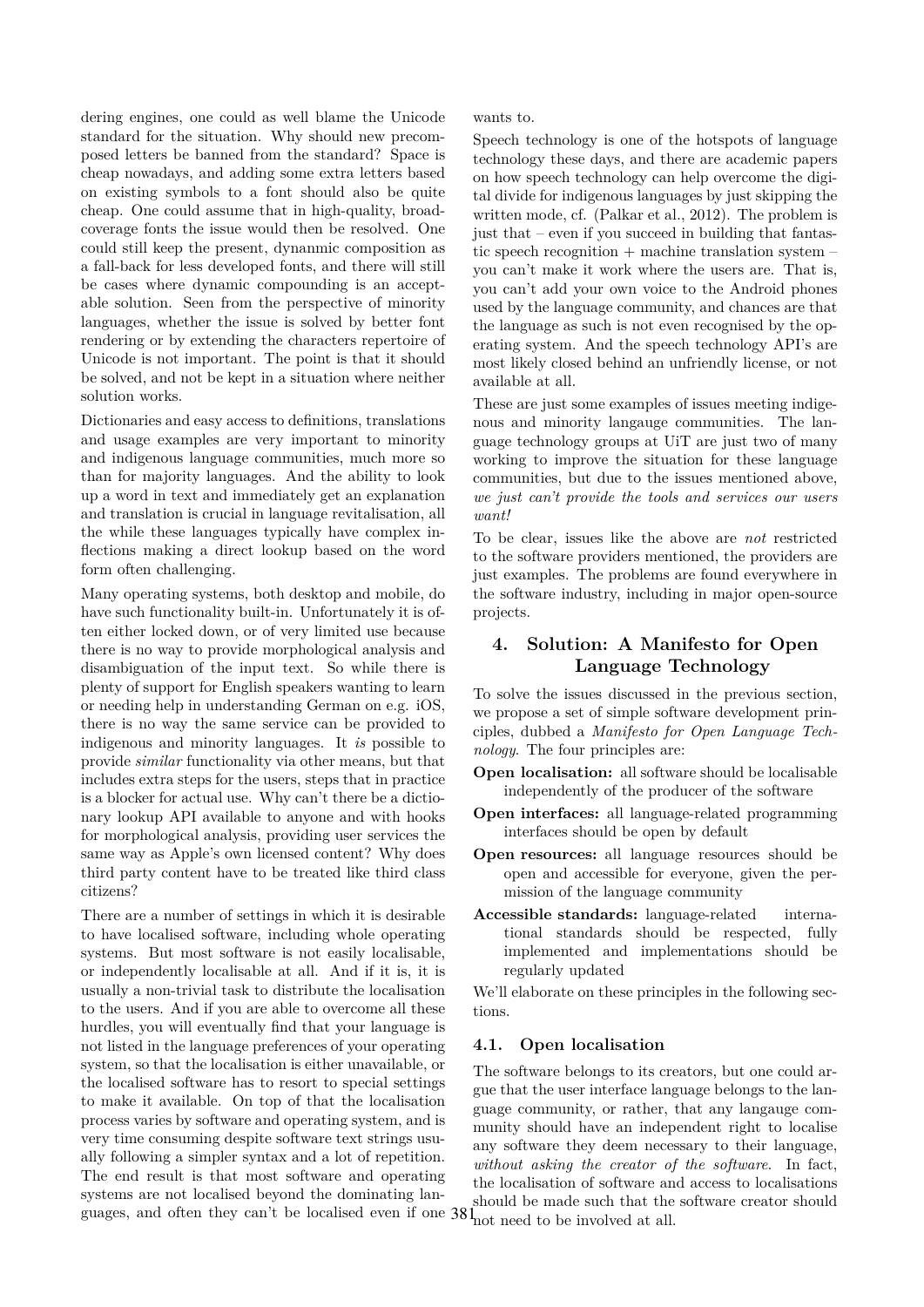Given that the major software platforms nowadays have their own app stores, it should be possible to add something like a *locale store* to it, a place where users can get and install localisations for any language they want. And the localisation packages should include localisations for any piece of software that has been localised into that language, be it the OS itself or any first or third party software package.

The first principle says that the language belongs to the language community, and that should also be true for localisation.

### **4.2. Open interfaces**

Modern digital devices usually come with a lot of linguistic features, from spellers to digital assistants. Most, if not all, of these features have an API at some level. But these API's are not equal: some are open and free, such as speller engine API's, others are behind license bars, such as a lot of speech technology API's, and some are not public at all, such as the API's for adding speech assistant support for new languages.

The major software houses will never make language technology for most of the world's languages, and that is fine, they don't have to. What is *not* fine is that they don't allow the language communities to develop that technology themselves, by locking all needed API's behind bars of various kinds.

The second manifesto principle says that all API's related to language technology should be open and accessible to any language, no questions asked.

This principle does not mean that the language technology itself has to be open, it just says that if the OS vendor does not provide support for language A, it should not stop others from providing that support, and the support should be transparent for the users.

### **4.3. Open resources**

Building linguistic resources for a language is time consuming independently of the actual technology being used. It is vital that the language resources belongs to and are in control of the language community, both for legal and ethical reasons. Too many times it has happened that language resources for an indigenous language has been owned by a private entity, blocking reuse of those resources in settings not directly benefitting that private entity.

The best way to ensure this is to always develop linguistic resources using an open license, although that must in the end be decided by the language community. The third manifesto principle says exactly that: language resources should be open independently of private entities, and the license and openness should be decided by the language community.

### **4.4. Accessible standards**

human languages. And the standards usually take all 382 There are a number of digital standards relating to

languages of the world into consideration. But unfortunately these standards are not always implemented in full, and they are thus unreliable and unaccessible.

The most visible example is the ISO 639 series of language codes, especially the 639-3 language codes that cover in principle every language on earth. What is lacking is support from the software industry, especially the operating system developers.

All OS's do recognise these codes as language codes, but that's it. For most languages, its code is not recognised, just that it is *some* language code. This means, for example, that most languages:

- are not known to the system, and can't be a preferred locale
- show up as language *codes* if you install tools for them, not with the language *name*
- have to be hidden behind the *other* language code to be recognised on some systems
- can not be used for speech technology applications

All digital standards relating to human languages, especially the ISO 639 standard, should be treated the same way as Unicode: be fully implemented, and updated regularly both by the standard bodies and by the OS vendors. This is what the last principle is all about.

# **5. Conclusion**

We have developed an infra and tools for a number of morphologically complex languages. We have shown that LT tools are possible for any language, irrespective of available corpus and grammatical complexity, but we have also shown that there is a lot of issues left, issues caused by lack of support and direct neglect from the major players in the software industry. Finally, we propose a short but pointed list of software development principles to address the issues we have identified. The ultimate goal is to achieve *indigenous self-determination in the digital realm*.

# **6. Acknowledgements**

We would like to thank our collegues at Divvun and Giellatekno in Tromsø for the fruitful cooperation over the years, our international partners, a.o. The Techno Creatives, Gramtrans, Trigram, Kvensk institutt, Oqaasileriffik, and FU-lab (Syktyvkar). The work is mainly financed by The Arctic University of Norway and by the Norwegian Ministry of Local Government and Modernisation. Important steps forwards have been made possible by project support from the Research Council of Norway and by Kone Foundation of Finland, as well as by the Social Sciences and Humanities Research Council of Canada.

# **7. Bibliographical References**

Antonsen, L., Gerstenberger, C., Kappfjell, M., Rahka, S. N., Olthuis, M.-L., Trosterud, T., and Tyers, F. M. (2017). Machine translation with North